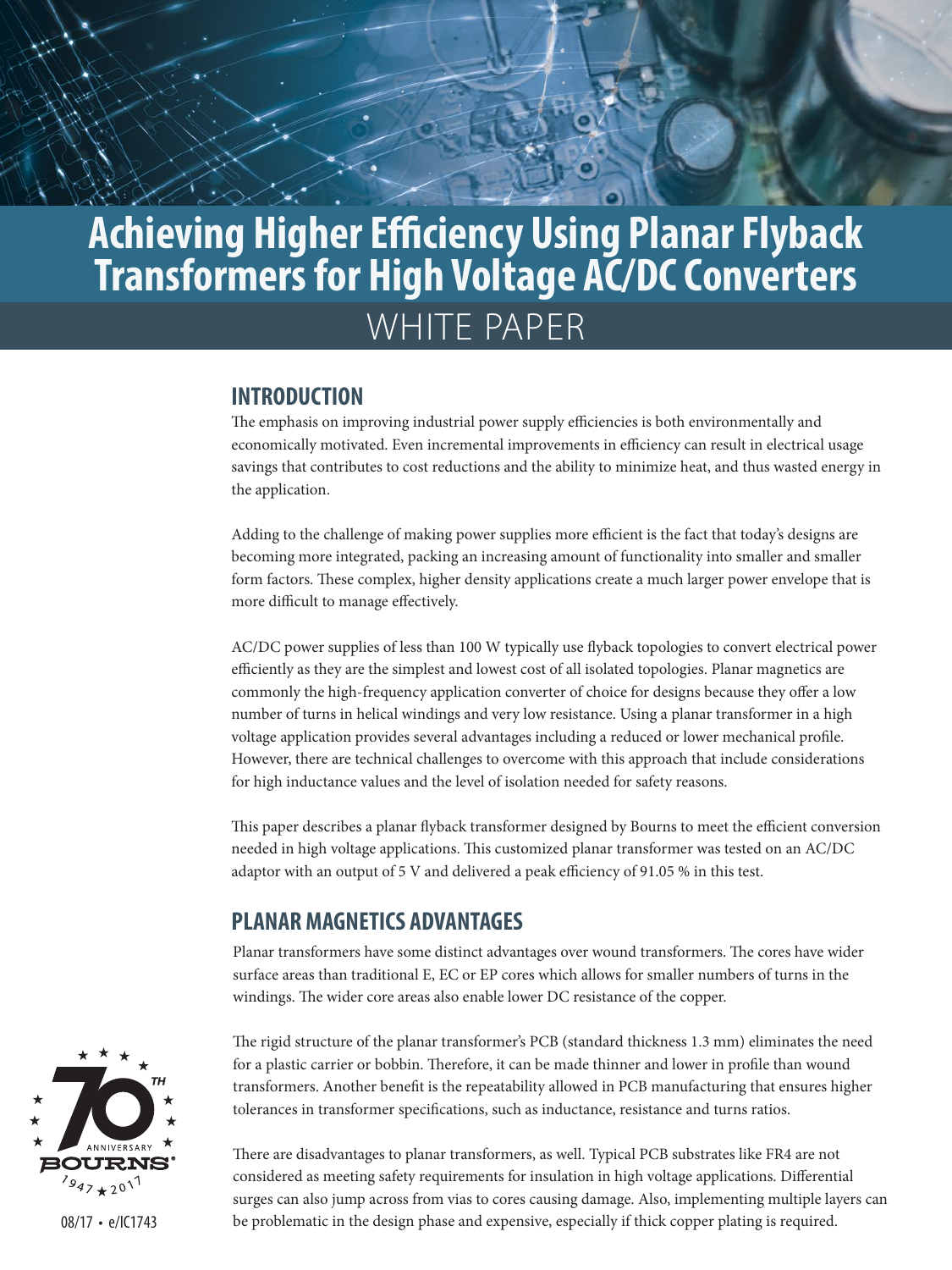

# **PLANAR TRANSFORMER DESIGN CONSIDERATIONS**

#### **Winding Structure**

Bourns designed its custom planar flyback transformer for applications such as a USB power delivery system, which can deliver up to 100 W (20 V, 5 A) with the understanding that a continuous conduction mode is recommended for powers greater than 10 W. This is to avoid peak currents that can cause high switching losses and overheating of the core. Using the Bourns planar transformer solution, the main contributing factor to losses will be from the copper and not the core. An optimum primary inductance value of 530 µH was selected to keep peak currents to under 2.3 A, so as not to overstress the external 650 V MOSFET. The number of turns of 30, on the primary side, was calculated based on the saturation current, inductance value and area of the core (EC26).

The design uses 12-layer winding incorporating a primary and secondary winding produced using 2 oz. copper and FR4 material and two identical substrates (shown in Figure 1). The planar transformer PCBs form a split primary winding enclosing the secondary made from triple insulated wire.



The triple insulated wire on the secondary side provides the reinforced insulation between primary and secondary windings. As the design uses just four turns, it fits in a spiral shape around the core and between the two PCBs as shown in Figure 1.

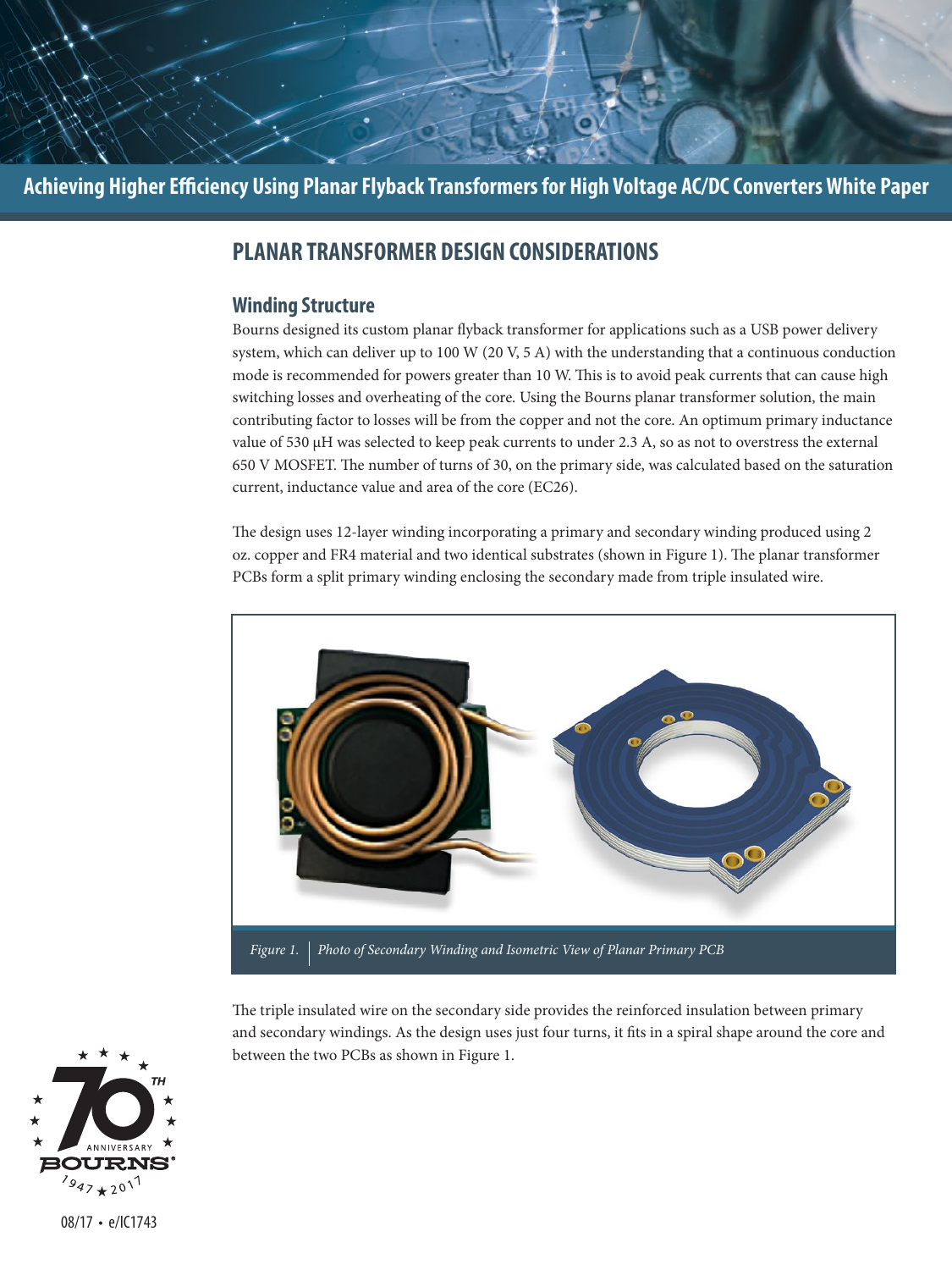## **PLANAR TRANSFORMER DESIGN CONSIDERATIONS** *(Continued)*

#### **Core Losses**

The flux density is highest at the edge of the core as shown in Figure 2. The flux must travel through the side wall of the core to complete its path. Therefore, the flux density will increase at the side. However, the flux density in the center leg is well below saturation.

#### **Leakage Inductance**

The leakage inductance is a source of energy waste in a flyback converter and needs to be kept to a minimum to increase overall efficiency. The inductance value of this leakage depends on the magnetic field between the primary and secondary winding.



According to Ampere's Law, the ampere turns across the interwinding region is the same as the ampere turns in either winding. In the Bourns® planar transformer, the winding width was kept at a maximum to reduce the field strength (H) in this region.

$$
H = \frac{IN}{Wb}
$$

The permeability of the interwinding region is that of air  $(4\pi \cdot 10^{-7})$  and so the flux density in this region is as follows:  $B = \mu H$ 

The energy density in this interwinding region is, therefore:

$$
\frac{Energy}{Volume} = \frac{BH}{2}
$$

Energy is calculated at energy density multiplied by the interwinding volume, but it can also be shown as:

$$
Energy = \frac{1}{2} L l^2
$$

Therefore, the inductance value of this region is estimated by:

$$
L = 2 \frac{Energy}{I^2}
$$

In the Bourns transformer design, the volume of the interwinding region was kept as small as possible to reduce leakage. Increasing the winding breadth (Wb) also reduces leakage inductance.

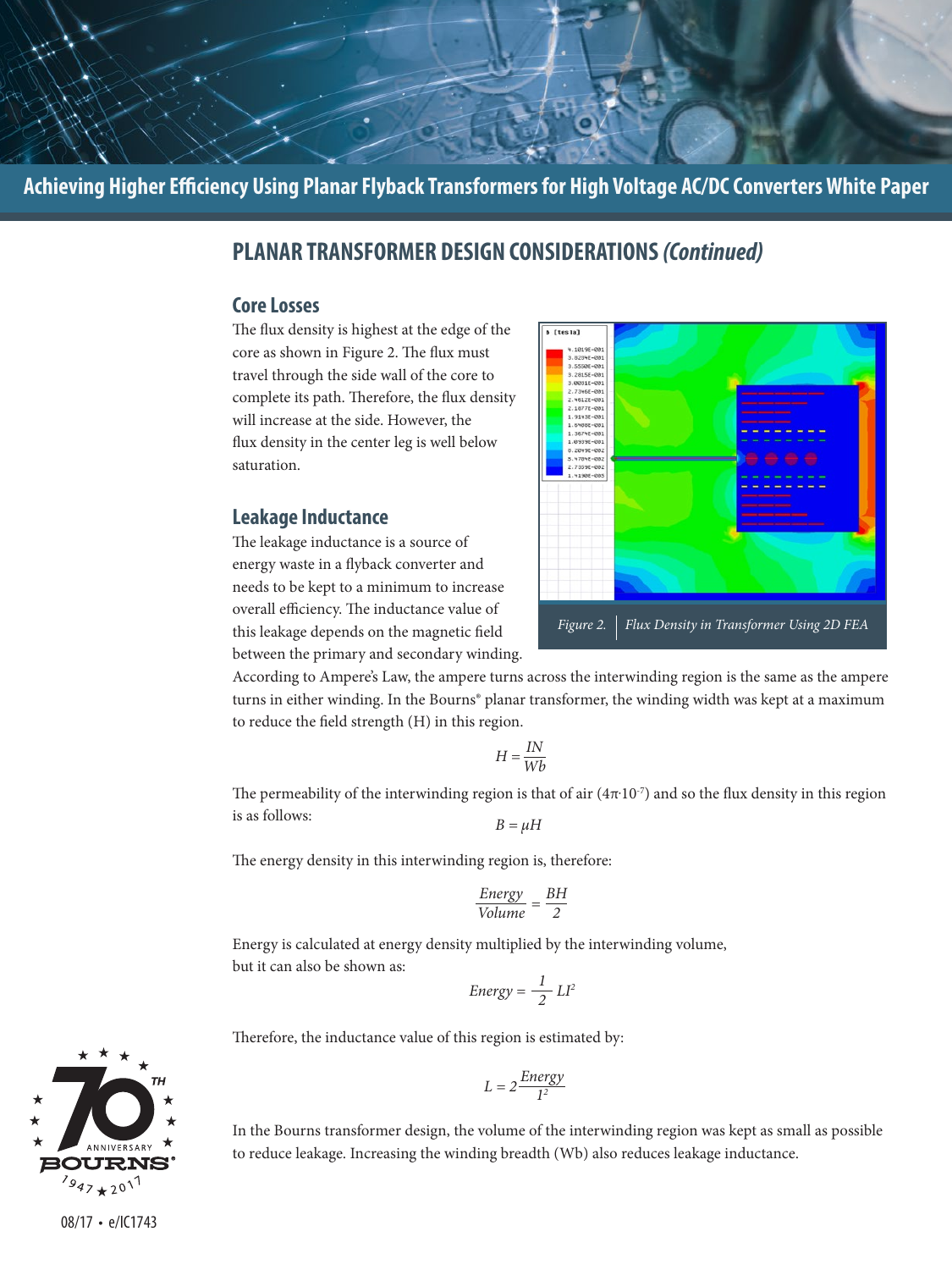## **PLANAR TRANSFORMER DESIGN CONSIDERATIONS** *(Continued)*

The effective winding breadth can be increased by interleaving the layers, if possible, which is what has been done in this transformer. For this particular design, there are four turns on the secondary and was implemented using insulated wire on a single layer. This eliminates the need for creepage and clearance distances between the primary and secondary windings. The secondary was interleaved with the primary, which effectively doubles the winding breadth of the primary and, therefore, cuts the leakage inductance value in half.

The interwinding volume could be better controlled if the secondary was also implemented in the PCB material. Though, using insulated wire on the secondary removes the need for creepage and clearance distances between the primary and secondary windings. This is particularly important in high voltage applications. Furthermore, interwinding capacitance is adversely affected as their distances decrease. This is a serious concern for high voltage applications as it worsens the coupling of AC power line noise through to the power supply output.

The leakage inductance on the Bourns® planar flyback transformer was recorded by shorting the secondary wire and measuring the primary inductance. The leakage was recorded as 14µH at 130kHz in this test.

#### **AC Losses**

In a flyback transformer, there is no benefit to the AC resistance in interleaving the primary and secondary windings as these windings are out of phase. If they were in phase, the magnetic field strength would dip to zero at every boundary, which would keep AC resistance low in an interleaved structure. The AC resistance on the primary side can be controlled by keeping the copper at less than the skin depth at the switching frequency. In this case, the skin depth is 0.2 mm while the thickness of copper is 0.07 mm.



At maximum load, the secondary AC current

is 7.3 A due to the pulsating nature of current on the secondary side. This would lead to copper losses of 1.5 W on the secondary side due to the thickness of the wire (0.8 mm diameter).

Finite Element Analysis (FEA) shows the conductor closest to the gap experienced a hot spot due to the high circulating AC currents and eddy currents induced by fringing effects as shown in Figure 3.

Bourns found that to reduce the copper losses at high frequencies, the insulated secondary wire would have to be replaced with a helical winding. As FR4 is not considered safe in this application, a barrier such as mylar or polyimide tape must be bonded to the PCB substrate.

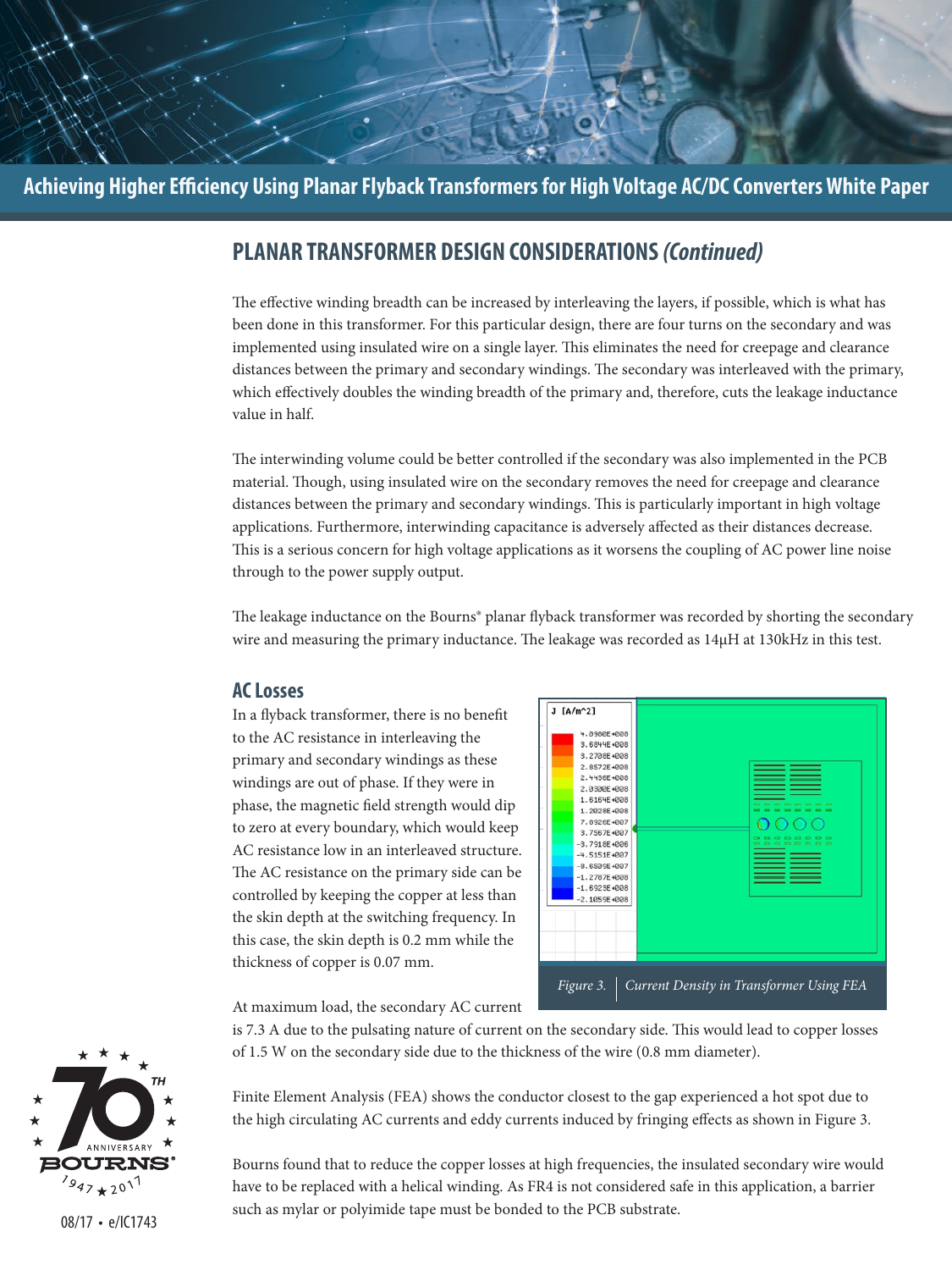

# **SATISFYING INTERNATIONAL SAFETY STANDARDS**

Bourns followed the IEC 61558 international safety standard for its design. IEC 61558 specifies the creepage and clearance between primary and secondary windings according to:

- A. Working Voltage
- B. Level of Insulation (Functional, Basic, Reinforced)
- C. Degree of Pollution
- D. Material Group

The design complies with IEC 61558 through the following features:

- A. The secondary winding is made of UL listed triple insulated wire. According to the standard, there is no requirement for extra clearance or creepage between the primary, secondary and auxiliary.
- B. The secondary winding is a flying lead. The required creepage and clearance between the conductive pin of the secondary and the conductive core with a working voltage of 300 V is 5.5 mm. The insulated secondary wire is kept at least 5.5 mm from the core.

IEC 61558 also specifies the Dielectric Isolation (also known as Hi POT) between the primary and secondary windings, which was also followed.

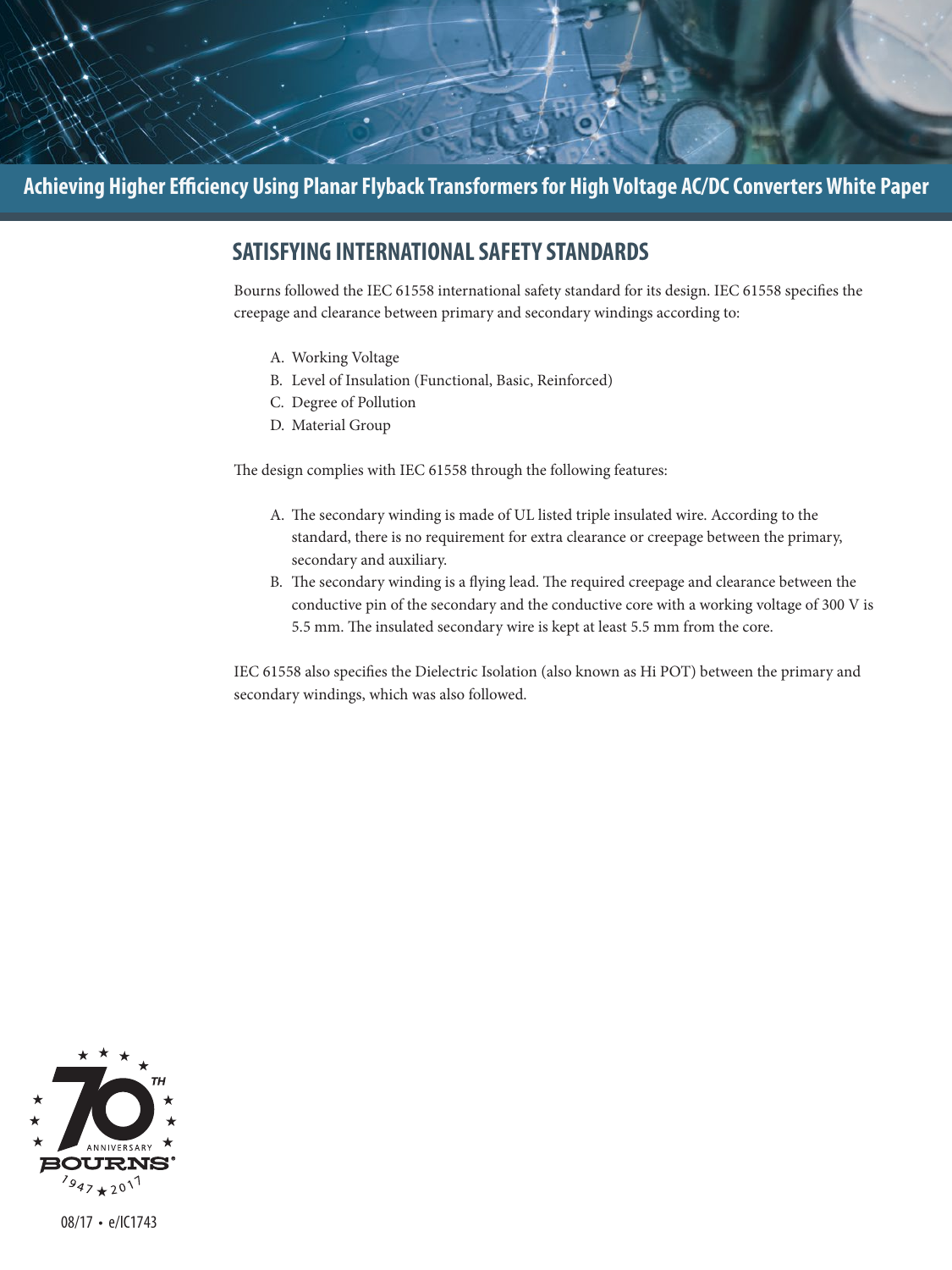

## **AC/DC ADAPTOR APPLICATION EXAMPLE**

The Bourns® planar flyback transformer was tested on an AC/DC adaptor shown in Figure 4. The design is based on a Discontinuous Conduction Mode (DCM) Flyback Converter topology with valley switching and synchronous rectification. Both the valley switching and synchronous rectification reduce power losses in the external MOSFET and rectifier, respectively. Operating in DCM mode meant that there would be zero ampere turns in the transformer for a period every switching cycle.

The operating mode of the transformer is shown by the voltage across the drain of the MOSFET. Figure 6 shows the drain voltage and secondary Pulse Width Modulation (PWM) waveform of the Bourns® AC/DC adaptor. The voltage across the drain consists of the bulk voltage across the primary plus the reflected output voltage from the secondary. However, once the secondary current reaches zero, there are no more ampere turns in the windings meaning that the mutual inductance collapses. This leads to a period of oscillation around the bulk input voltage. The controller IC senses this from the auxiliary voltage and switches off the synchronous rectifier (blue line in Figure 6) to save energy. If the load is increased, this period of resonance is reduced until it disappears and the converter passes into continuous conduction mode.





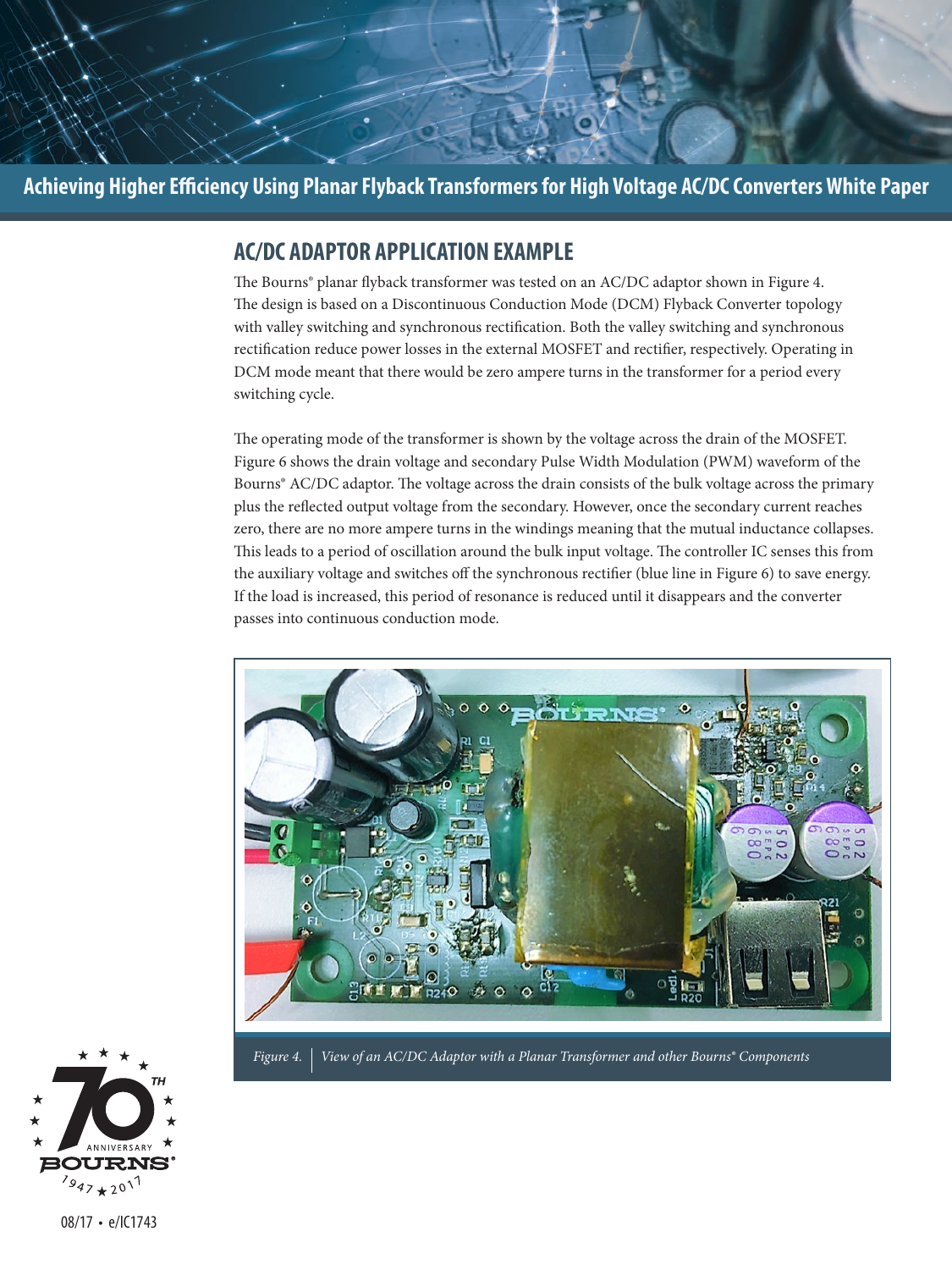

# **AC/DC ADAPTOR APPLICATION EXAMPLE** *(Continued)*

*Figure 5. Schematic Diagram of an AC/DC Adaptor*



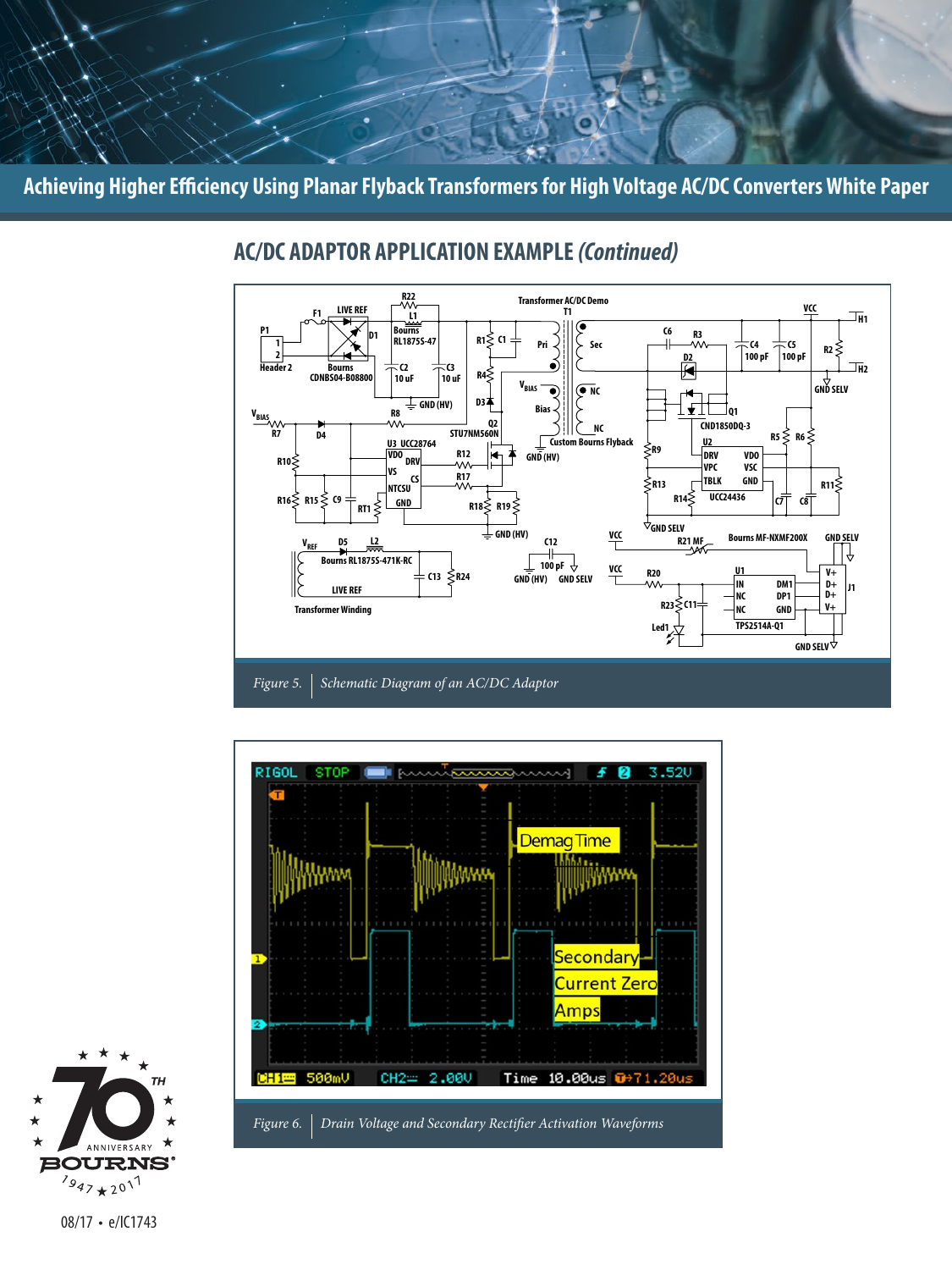

# **AC/DC ADAPTOR APPLICATION EXAMPLE** *(Continued)*

#### **Increasing Power Supply Efficiency**

In this example, the power supply operated at 115 V AC input with a 5 V output. Bourns measured the efficiency at different output powers as shown in Figure 7.



The thermal image shown in Figure 8 captures where the inefficiencies lie at 10 W where the external MOSFET, inductor and the secondary winding of the transformer are at their warmest state.

The biggest loss came from the snubber diode. The image in Figure 9 shows it is the hottest component reaching 51.3 °C. Optimization of the snubber resistor value and reduction of the leakage inductance in the transformer will help to improve power loss in this area.



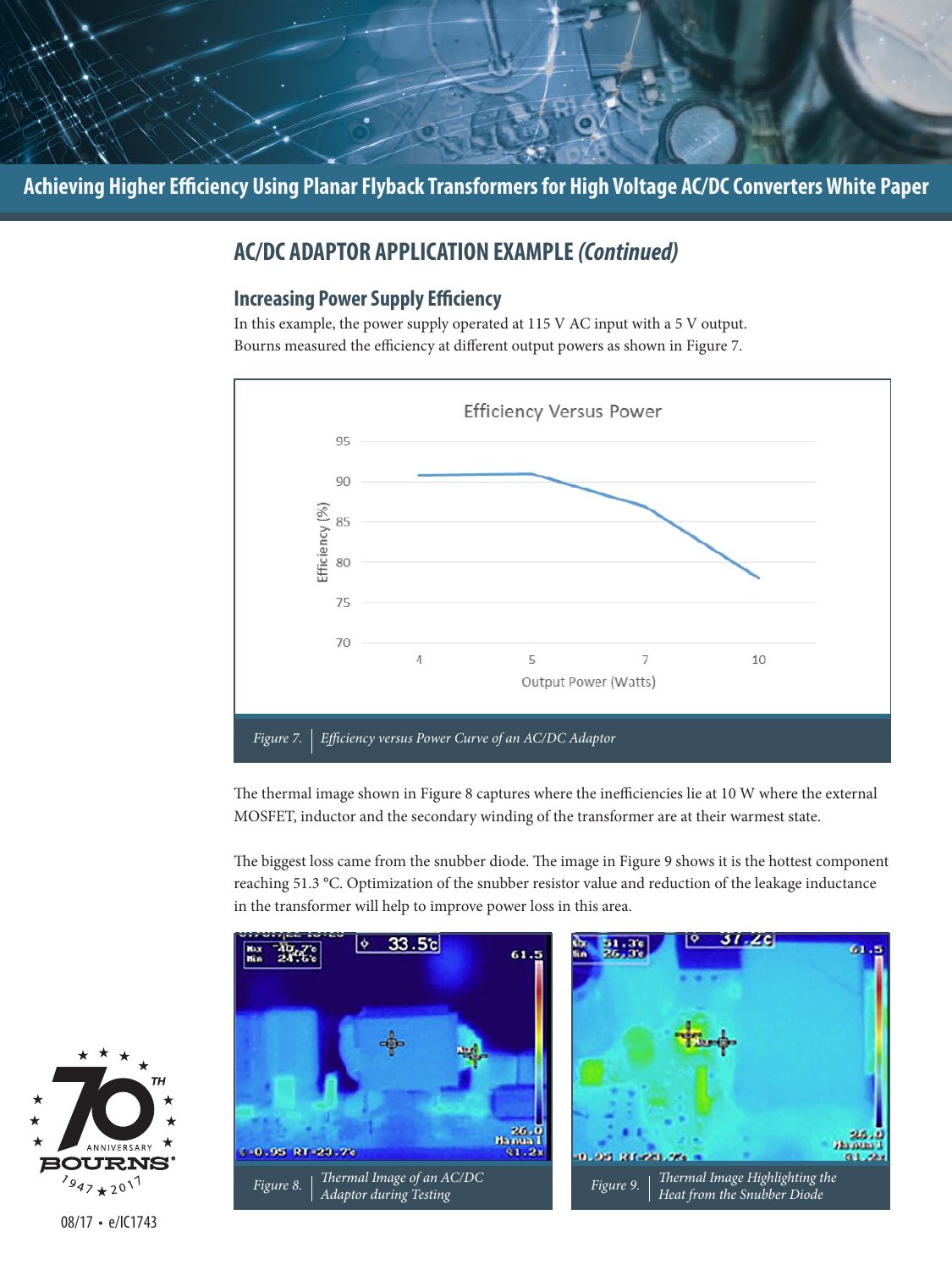# **AC/DC ADAPTOR APPLICATION EXAMPLE** *(Continued)*

# **Increasing Power Supply Efficiency** *(Continued)*



*Figure 10. Test Bench Showing Input and Output Power (91.05 % Efficiency)*